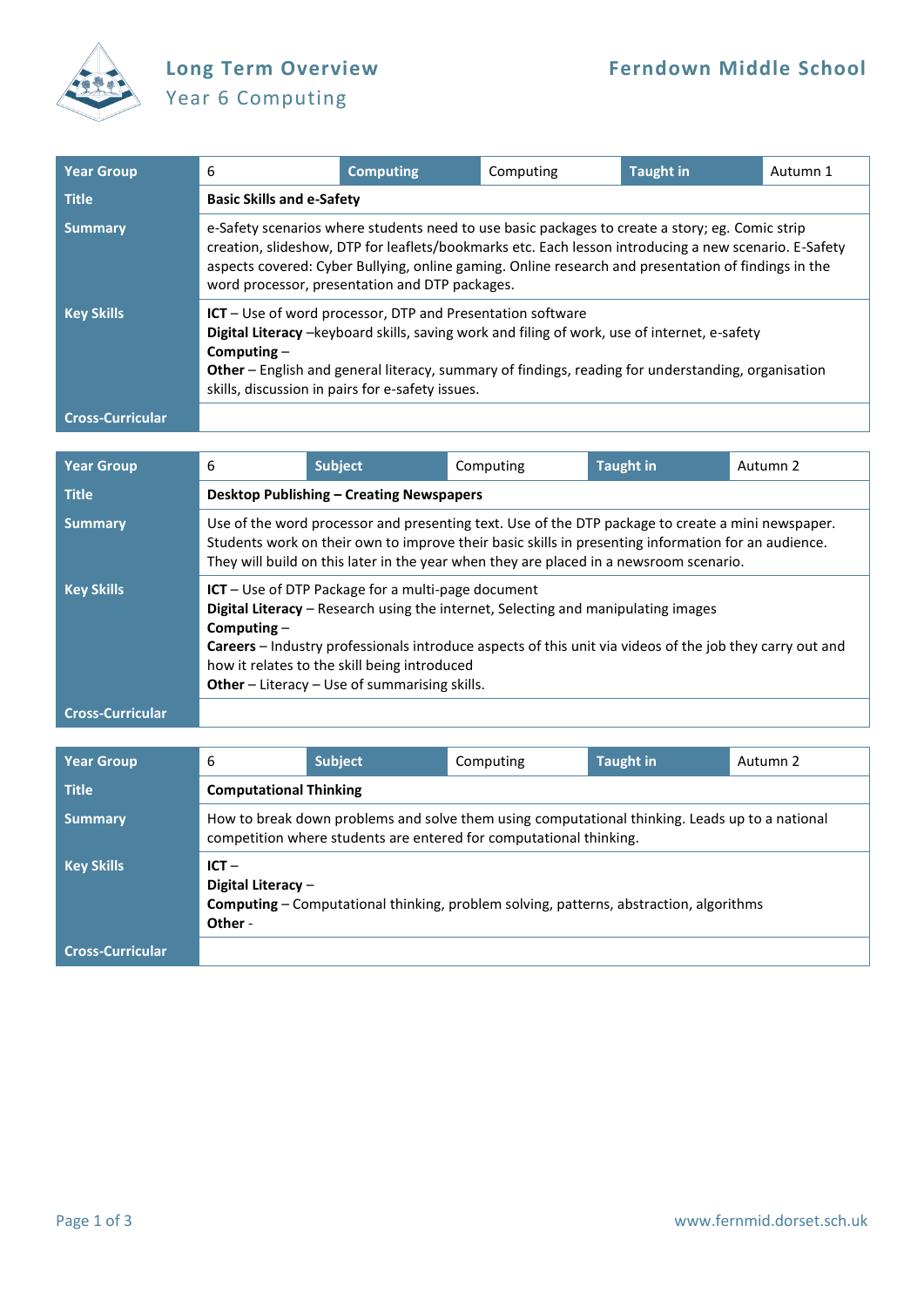

## Year 6 Computing

| <b>Year Group</b>       | 6                                                                                                                                                                                                                                                                                                     | <b>Subject</b> | Computing | <b>Taught in</b> | Spring 1 |  |  |
|-------------------------|-------------------------------------------------------------------------------------------------------------------------------------------------------------------------------------------------------------------------------------------------------------------------------------------------------|----------------|-----------|------------------|----------|--|--|
| <b>Title</b>            | Scratch – Game Planning and Design                                                                                                                                                                                                                                                                    |                |           |                  |          |  |  |
| <b>Summary</b>          | Use of Scratch to evaluate made games, plan, design and create own game. Testing and evaluation of<br>own games.                                                                                                                                                                                      |                |           |                  |          |  |  |
| <b>Key Skills</b>       | $ICT -$<br>Digital Literacy -<br><b>Computing</b> – Algorithms, programming, design, testing<br>Careers - Industry professionals introduce aspects of this unit via videos of the job they carry out and<br>how it relates to the skill being introduced<br><b>Other</b> - Design and visual literacy |                |           |                  |          |  |  |
| <b>Cross-Curricular</b> |                                                                                                                                                                                                                                                                                                       |                |           |                  |          |  |  |

| <b>Year Group</b>       | 6                                                                                                                                                                                                                           | <b>Subject</b>                                  | Computing | <b>Taught in</b> | Spring 2 |  |  |
|-------------------------|-----------------------------------------------------------------------------------------------------------------------------------------------------------------------------------------------------------------------------|-------------------------------------------------|-----------|------------------|----------|--|--|
| <b>Title</b>            |                                                                                                                                                                                                                             | Graphics – Image Manipulation and Drawing tools |           |                  |          |  |  |
| <b>Summary</b>          | Students use a photo manipulation package to create a 'mashup' animal. Introduction of drawing<br>package and use to design a drawing of plan for room. Some use also made of drawing tool to create<br>animated character. |                                                 |           |                  |          |  |  |
| <b>Key Skills</b>       | $ICT -$<br>Digital Literacy - Selecting and manipulating images<br><b>Computing</b> – Understanding of pictures – bitmaps vs vector and pixels.<br>Other - visual literacy, numeracy: pixel grids and resolution            |                                                 |           |                  |          |  |  |
| <b>Cross-Curricular</b> |                                                                                                                                                                                                                             |                                                 |           |                  |          |  |  |

| <b>Year Group</b>       | 6                                                                                                                                                                                                                                                                                                                                                                                                                                                                                 | <b>Subject</b> | Computing | <b>Taught in</b> | Summer 1 |  |  |
|-------------------------|-----------------------------------------------------------------------------------------------------------------------------------------------------------------------------------------------------------------------------------------------------------------------------------------------------------------------------------------------------------------------------------------------------------------------------------------------------------------------------------|----------------|-----------|------------------|----------|--|--|
| <b>Title</b>            | <b>Newsroom Scenario</b>                                                                                                                                                                                                                                                                                                                                                                                                                                                          |                |           |                  |          |  |  |
| <b>Summary</b>          | Students work in small teams as a 'newsroom'. The team will research and write a story each and then<br>work in pairs to present all the stories for their selected presentation method. Presentation methods<br>within the group include: podcast version of news, printed version (newspaper), video version of news.<br>Skills of leading and working in a team are explicit in successful newsrooms and careers aspects used in<br>this unit in terms of roles in news media. |                |           |                  |          |  |  |
| <b>Key Skills</b>       | ICT - Use of WP, DTP, audio and video tools<br>Digital Literacy - Use of images and text; digital devices<br><b>Computing</b> – sequencing in video clips<br>Careers - Industry professionals introduce aspects of this unit via videos of the job they carry out and<br>how it relates to the skill being introduced<br>Other-Careers-newsroom and media professionals                                                                                                           |                |           |                  |          |  |  |
| <b>Cross-Curricular</b> |                                                                                                                                                                                                                                                                                                                                                                                                                                                                                   |                |           |                  |          |  |  |